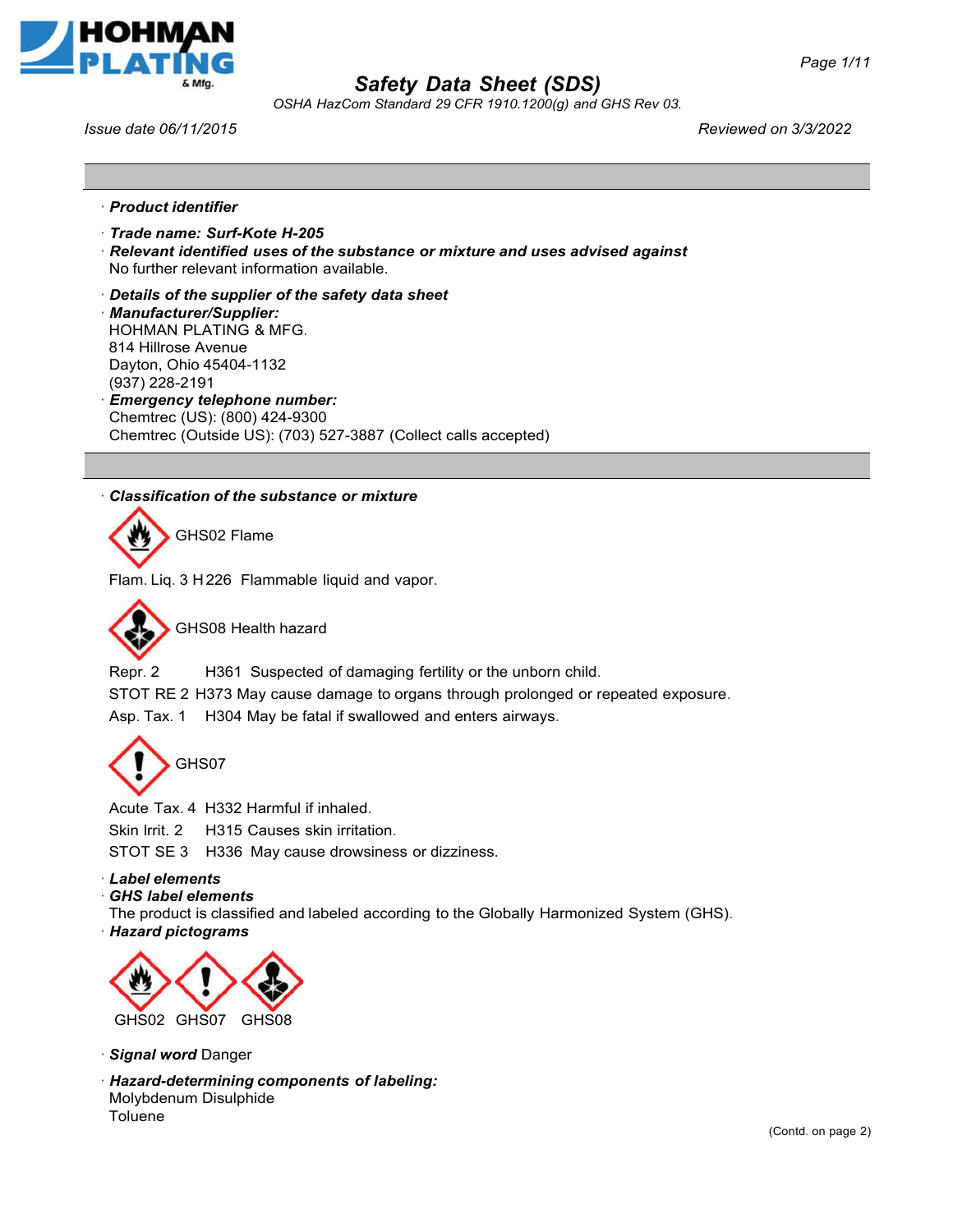

*OSHA HazCom Standard 29 CFR 1910.1200(g) and GHS Rev 03.*

*Issue date 06/11/2015 Reviewed on 3/3/2022*

*Trade name: Surf-Kote H-205*

ꞏ *Hazard statements*  Flammable liquid and vapor. Harmful if inhaled. Causes skin irritation. Suspected of damaging fertility or the unborn child. May cause drowsiness or dizziness. May cause damage to organs through prolonged or repeated exposure. May be fatal if swallowed and enters airways. ꞏ *Precautionary statements* Keep away from heat/sparks/open flames/hot surfaces. - No smoking. Use explosion-proof electrical/ventilating/lighting/equipment. Do not breathe dust/fume/gas/mist/vapors/spray. Avoid breathing dust/fume/gas/mist/vapors/spray. Use only outdoors or in a well-ventilated area. Wear protective gloves/ eye protection/ face protection. Wear protective gloves. Ground/bond container and receiving equipment. Use only non-sparking tools. Take precautionary measures against static discharge. Wash thoroughly after handling. Obtain special instructions before use. Do not handle until all safety precautions have been read and understood. If swallowed: Immediately call a poison center/doctor. IF ON SKIN (or hair): Remove/Take off immediately all contaminated clothing. Rinse skin with water/shower. Specific treatment (see supplementary first aid instructions on this Safety Data Sheet). IF INHALED: Remove victim to fresh air and keep at rest in a position comfortable for breathing. Call a poison center/doctor if you feel unwell. IF exposed or concerned: Get medical advice/attention. If skin irritation occurs: Get medical advice/attention. Get medical advice/attention if you feel unwell. Do NOT induce vomiting. In case of fire: Use for extinction: CO2, powder or water spray. If on skin: Wash with plenty of water. Take off contaminated clothing and wash it before reuse. Store locked up. Store in a well-ventilated place. Keep container tightly closed. Store in a well-ventilated place. Keep cool. Dispose of contents/container in accordance with local/regional/national/international regulations. ꞏ *Unknown acute toxicity:* 0 percent of the mixture consists of ingredient(s) of unknown toxicity. ꞏ *Classification system:* ꞏ *NFPA ratings (scale O* **-** *4)* Health= 2 Fire= 2 Reactivity  $= 0$ ꞏ *HMIS-ratings (scale O* **-** *4)* Health= \*2 Fire= 2 Reactivity  $= 0$ REACTIVITY [QJ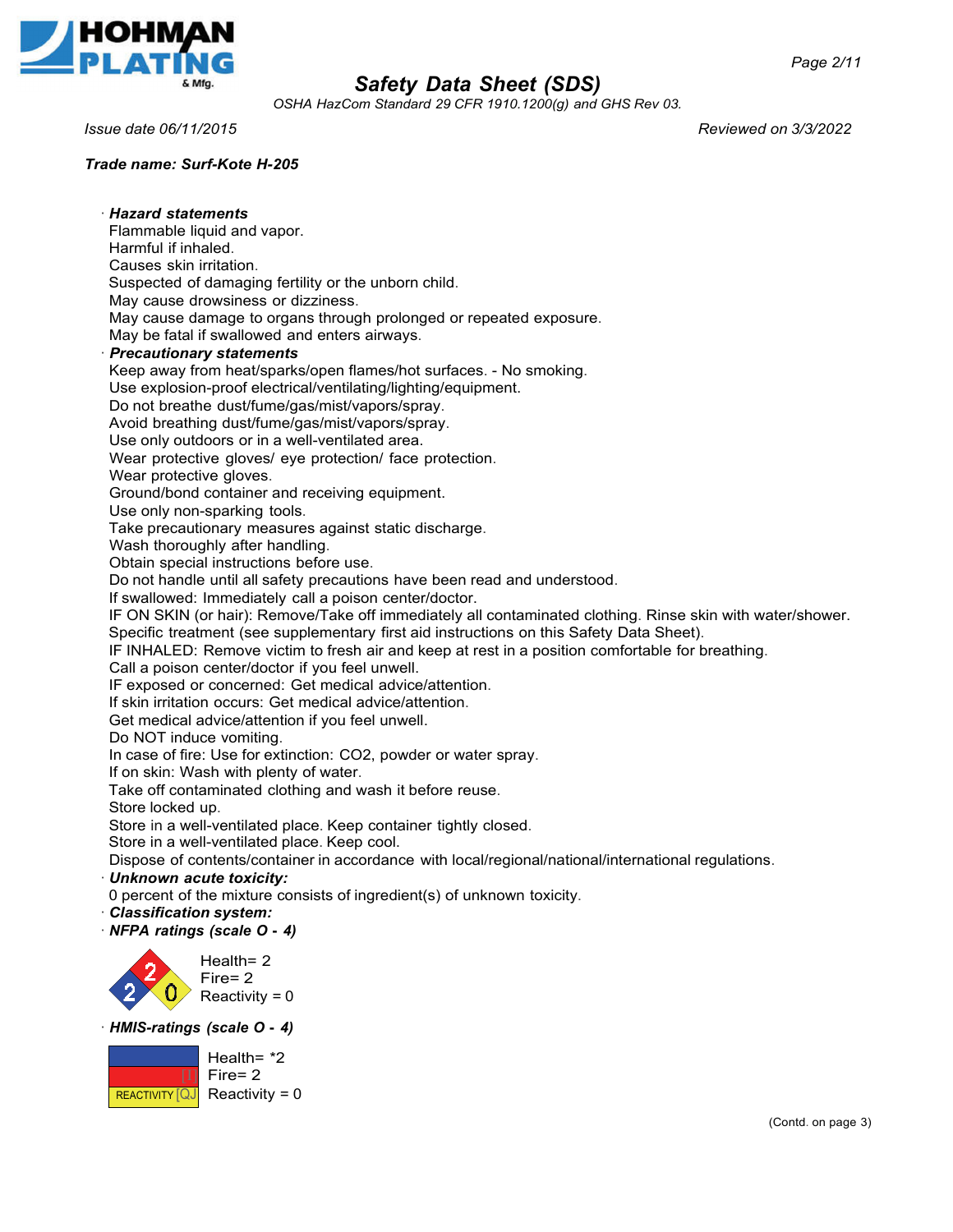

*OSHA HazCom Standard 29 CFR 1910.1200(g) and GHS Rev 03.*

*Issue date 06/11/2015 Reviewed on 3/3/2022*

*Trade name: Surf-Kote H-205*

ꞏ *Hazard(s) not otherwise classified (HNOC):* None known

### ꞏ *Chemical characterization: Mixtures*

ꞏ *Description:* Mixture of substances listed below with nonhazardous additions.

| Dangerous Components: |                                                                                                                                                          |        |
|-----------------------|----------------------------------------------------------------------------------------------------------------------------------------------------------|--------|
| CAS: 1317-33-5        | Molybdenum Disulphide                                                                                                                                    | 40-60% |
|                       | RTECS: QA 4697000 A Acute Tox. 4, H332                                                                                                                   |        |
| CAS: 108-88-3         | Toluene                                                                                                                                                  | 40-60% |
|                       | RTECS: XS 5250000 <b>6</b> Flam. Liq. 2, H225; <b>3</b> Repr. 2, H361; STOT RE 2, H373; Asp. Tox. 1, H304; <b>6</b> Skin Irrit. 2, H315; STOT SE 3, H336 |        |

### ꞏ *Description of first aid measures*

## ꞏ *General information:*

Symptoms of poisoning may even occur after several hours; therefore medical observation for at least 48 hours after the accident.

ꞏ *After inhalation:*

Supply fresh air. If required, provide artificial respiration. Consult doctor if symptoms persist. In case of unconsciousness, place patient securely on side position for transportation.

- ꞏ *After skin contact:*
- Immediately wash with water and soap and rinse thoroughly.

If skin irritation occurs, consult a doctor.

ꞏ *After eye contact:*

Rinse opened eye for several minutes under running water.

If eye irritation occurs, consult a doctor.

- ꞏ *After swallowing:* If swallowed and symptoms occur, consult a doctor.
- ꞏ *Information for doctor:*
- ꞏ *Most important symptoms and effects, both acute and delayed:* No further relevant information available.
- ꞏ *Indication of any immediate medical attention and special treatment needed*

No further relevant information available.

- ꞏ *Extinguishing media*
- ꞏ *Suitable extinguishing agents:* CO2, sand, extinguishing powder. Do not use water.
- ꞏ *For safety reasons unsuitable extinguishing agents:* Water with full jet
- ꞏ *Special hazards arising from the substance or mixture*

Combustible liquid. Vapors can travel to a source of ignition and flash back.

Explosive mixtures may occur at temperatures at or above flashpoint.

- ꞏ *Advice for firefighters*
- ꞏ *Protective equipment:*

Mouth respiratory protective device.

As in any fire, wear self-contained breathing apparatus pressure-demand (NIOSH approved or equivalent), and full protective gear to prevent contact with skin and eyes.

- ꞏ *Personal precautions, protective equipment and emergency procedures* Wear protective equipment. Keep unprotected persons away.
- ꞏ *Environmental precautions:* Do not allow to enter sewers/ surface or ground water.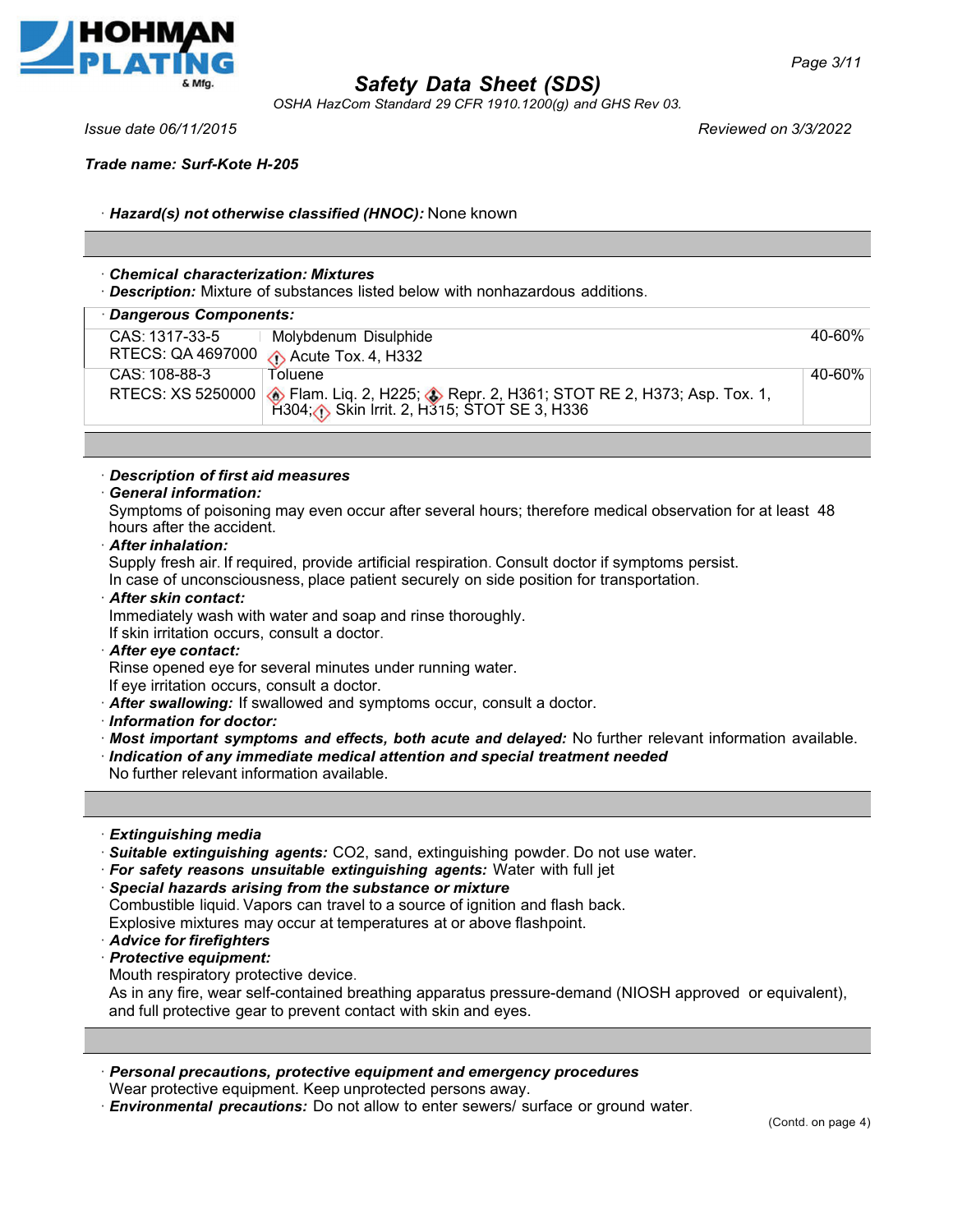

*OSHA HazCom Standard 29 CFR 1910.1200(g) and GHS Rev 03.*

*Issue date 06/11/2015 Reviewed on 3/3/2022*

*Trade name: Surf-Kote H-205*

ꞏ *Methods and material for containment and cleaning up:* Absorb with liquid-binding material (i.e. sand, diatomite, acid binders, universal binders, sawdust). Dispose contaminated material as waste according to section 13. Ensure adequate ventilation. Do not flush with water or aqueous cleansing agents Dispose of the collected material according to regulations. ꞏ *Reference to other sections* See Section 7 for information on safe handling. See Section 8 for information on personal protection equipment. See Section 13 for disposal information.

ꞏ *Handling:*

### ꞏ *Precautions for safe handling* Ensure good ventilation/exhaustion at the workplace. Open and handle receptacle with care. Prevent formation of aerosols.

ꞏ *Information about protection against explosions and fires:* Keep ignition sources away - Do not smoke. Protect from heat. Protect against electrostatic charges. Keep protective respiratory device available.

## ꞏ *Conditions for safe storage, including any incompatibilities*

- ꞏ *Storage:*
- ꞏ *Requirements to be met by storerooms and receptacles:* No special requirements.
- ꞏ *Information about storage in one common storage facility:* Not required.
- ꞏ *Further information about storage conditions:*

Keep receptacle tightly sealed.

Protect from heat and direct sunlight.

ꞏ *Specific end use(s)* No further relevant information available.

ꞏ *Additional information about design of technical systems:* No further data; see section 7.

|                         | <b>Control parameters</b>                                                                                |  |  |
|-------------------------|----------------------------------------------------------------------------------------------------------|--|--|
|                         | Components with occupational exposure limits:                                                            |  |  |
|                         | 1317-33-5 Molybdenum Disulphide                                                                          |  |  |
|                         | PEL Long-term value: 15* mg/m <sup>3</sup><br>*Total dust                                                |  |  |
|                         | TLV Long-term value: $10^*3^{**}$ mg/m <sup>3</sup><br>as Mo; *inhalable fraction ** respirable fraction |  |  |
| <b>108-88-3 Toluene</b> |                                                                                                          |  |  |
|                         | PEL Long-term value: 200 ppm<br>Ceiling limit value: 300; 500* ppm<br>*10-min peak per 8-hr shift        |  |  |
|                         | REL Short-term value: $560 \text{ mg/m}^3$ , 150 ppm                                                     |  |  |
|                         | Long-term value: 375 mg/m <sup>3</sup> , 100 ppm                                                         |  |  |
|                         | TLV   Long-term value: 75 mg/m <sup>3</sup> , 20 ppm<br>BEi                                              |  |  |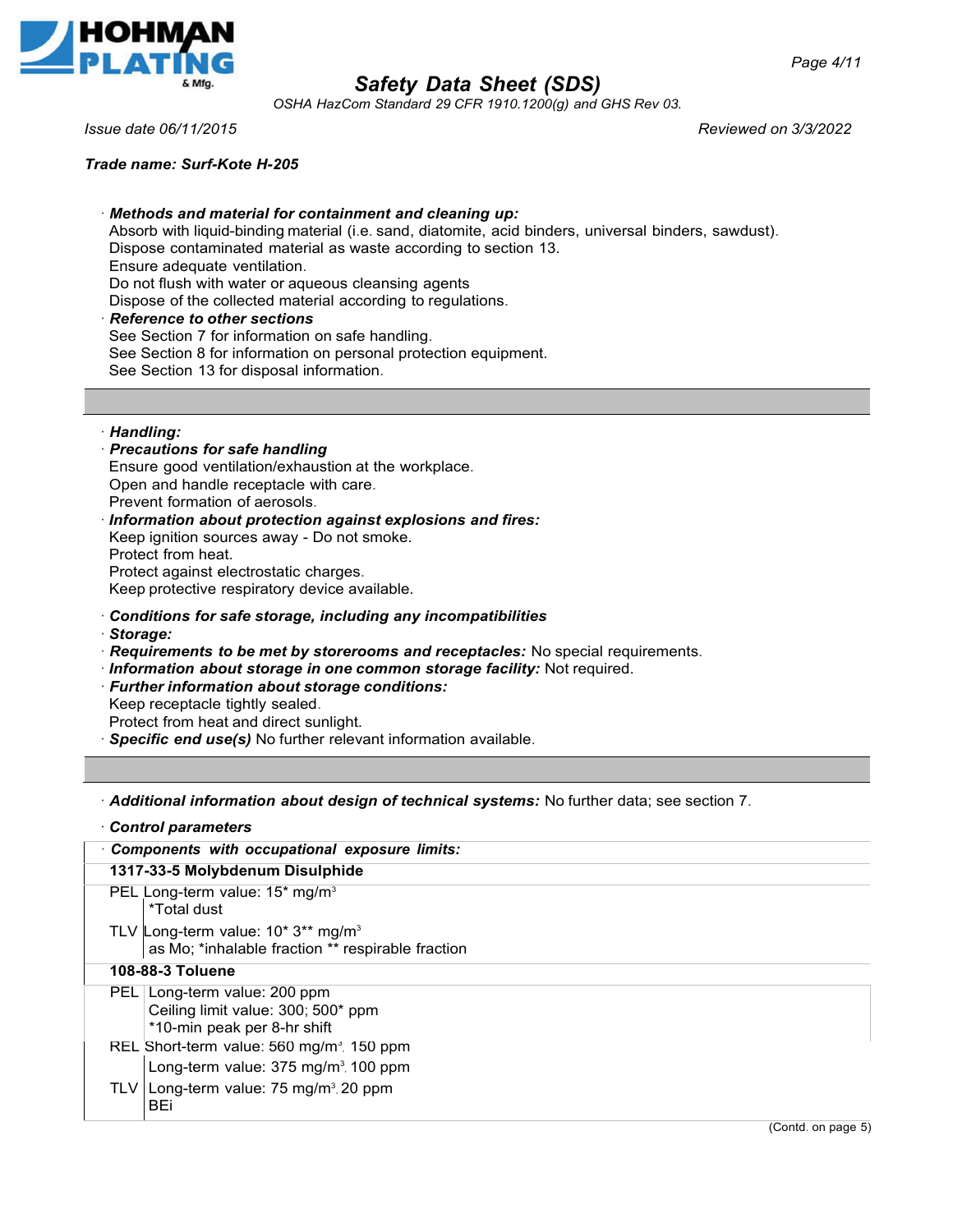

*OSHA HazCom Standard 29 CFR 1910.1200(g) and GHS Rev 03.*

*Trade name: Surf-Kote H-205*

*Issue date 06/11/2015 Reviewed on 3/3/2022*

ꞏ *Ingredients with biological limit values:* **108-88-3 Toluene** ꞏ *Additional information:* The lists that were valid during the creation of this SOS were used as basis. 0.02 mg/L BEiblood prior to last shift of workweek Toluene 0.03 mg/L urine end of shift **Toluene** 0.3 mg/g creatinine urine end of shift o-Cresol with hydrolysis (background)

ꞏ *Exposure controls*

ꞏ *Personal protective equipment:*

### ꞏ *General protective and hygienic measures:*

The usual precautionary measures for handling chemicals should be followed.

Keep away from foodstuffs, beverages and feed.

Immediately remove all soiled and contaminated clothing and wash before reuse.

Wash hands before breaks and at the end of work.

Store protective clothing separately.

Avoid contact with the skin.

- Avoid contact with the eyes and skin.
- ꞏ *Breathing equipment:* Not required.
- ꞏ *Protection of hands:*



Protective gloves

The glove material has to be impermeable and resistant to the product/ the substance/ the preparation. Due to missing tests no recommendation to the glove material can be given for the product/ the preparation/ the chemical mixture.

Select glove material based on penetration times, rates of diffusion and degradation.

#### ꞏ *Material of gloves*

The selection of the suitable gloves does not only depend on the material, but also on further marks of quality and varies from manufacturer to manufacturer. As the product is a preparation of several substances, the resistance of the glove material cannot be calculated in advance and has therefore to be checked prior to the application.

### ꞏ *Penetration time of glove material*

The exact break-through time has to be determined and observed by the manufacturer of the protective gloves.

(Contd. on page 6)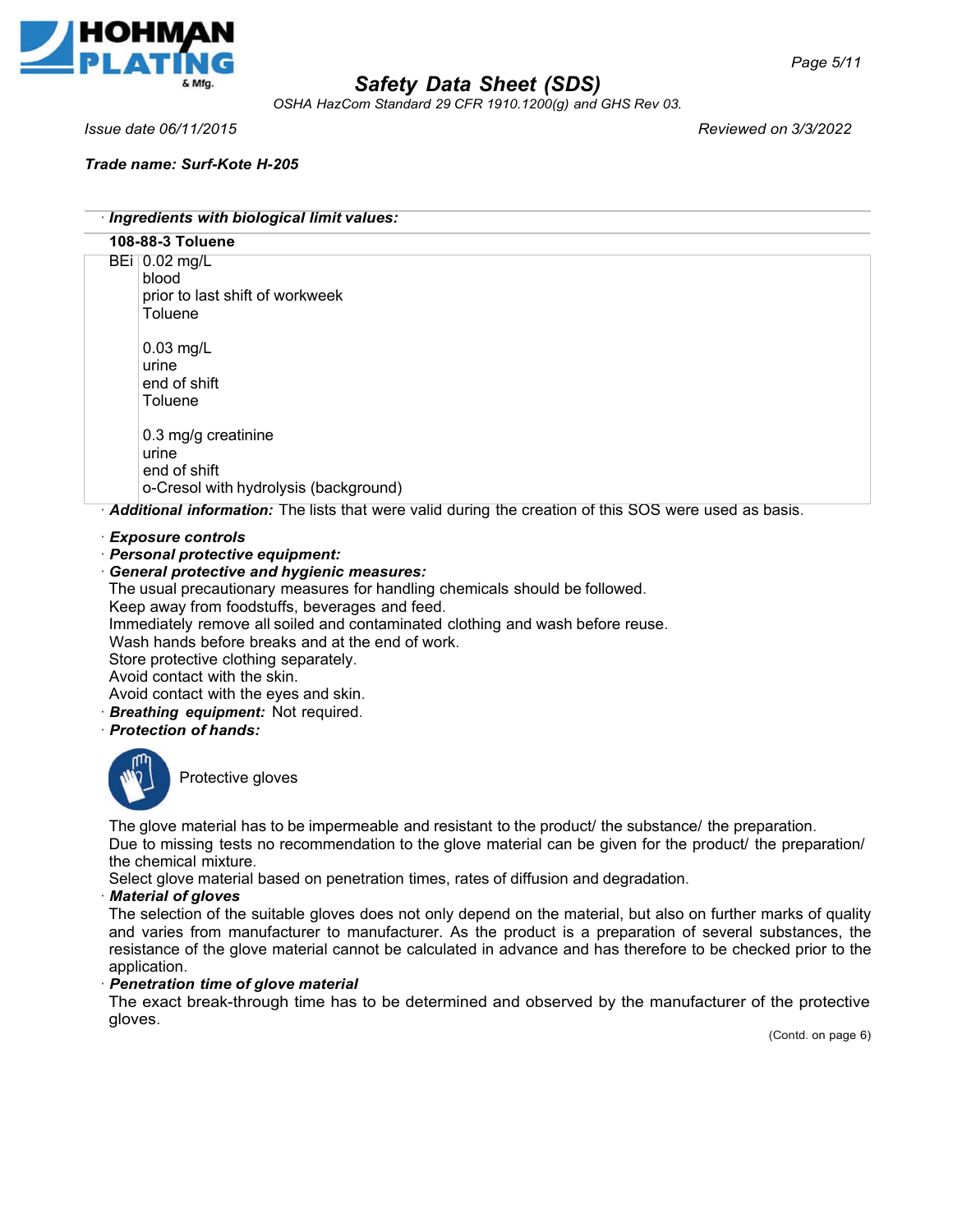

*OSHA HazCom Standard 29 CFR 1910.1200(g) and GHS Rev 03.*

*Issue date 06/11/2015 Reviewed on 3/3/2022*

*Trade name: Surf-Kote H-205*



Tightly sealed goggles

| Information on basic physical and chemical properties<br><b>General Information</b><br>· Appearance: |                                                                                               |
|------------------------------------------------------------------------------------------------------|-----------------------------------------------------------------------------------------------|
| Form:                                                                                                | Liquid                                                                                        |
| Color:                                                                                               | <b>Bluish black</b>                                                                           |
| Odor:<br>∙ Odor threshold:                                                                           | Solvent-like<br>Not determined.                                                               |
| · pH-value:                                                                                          | Not determined.                                                                               |
| Change in condition<br><b>Melting point/Melting range:</b><br><b>Boiling point/Boiling range:</b>    | Not determined.<br>110 °C (230 °F)                                                            |
| · Flash point:                                                                                       | 45 °C (113 °F)                                                                                |
| · Flammability (solid, gaseous):                                                                     | Not applicable.                                                                               |
| · Ignition temperature:                                                                              | 535 °C (995 °F)                                                                               |
| Decomposition temperature:                                                                           | Not determined.                                                                               |
| · Auto igniting:                                                                                     | Product is not self-igniting.                                                                 |
| · Danger of explosion:                                                                               | Product is not explosive. However, formation of explosive air/vapor<br>mixtures are possible. |
| <b>Explosion limits:</b>                                                                             |                                                                                               |
| Lower:                                                                                               | 1.2 Vol%<br>7.0 Vol%                                                                          |
| Upper:<br>$\cdot$ Vapor pressure@ 20 $^{\circ}$ C (68 $^{\circ}$ F):                                 | 29 hPa (22 mm Hg)                                                                             |
| Density@ 20 °C (68 °F):                                                                              | $1$ g/cm <sup>3</sup> (8.345 lbs/gal)                                                         |
| <b>Relative density</b>                                                                              | Not determined.                                                                               |
| · Vapor density                                                                                      | Not determined.                                                                               |
| · Evaporation rate                                                                                   | Not determined.                                                                               |
| $\cdot$ Solubility in $I$ Miscibility with                                                           |                                                                                               |
| Water:                                                                                               | Not miscible or difficult to mix.                                                             |
| · Partition coefficient (n-octanollwater): Not determined.                                           |                                                                                               |
| · Viscosity:                                                                                         |                                                                                               |
| Dynamic:<br><b>Kinematic:</b>                                                                        | Not determined.                                                                               |
|                                                                                                      | Not determined.                                                                               |
| <b>Solvent content:</b>                                                                              |                                                                                               |
| <b>Organic solvents:</b><br><i>VOC</i> content:                                                      | 55.0%<br>55.0%                                                                                |
|                                                                                                      | 550.0 g/l / 4.59 lb/gl                                                                        |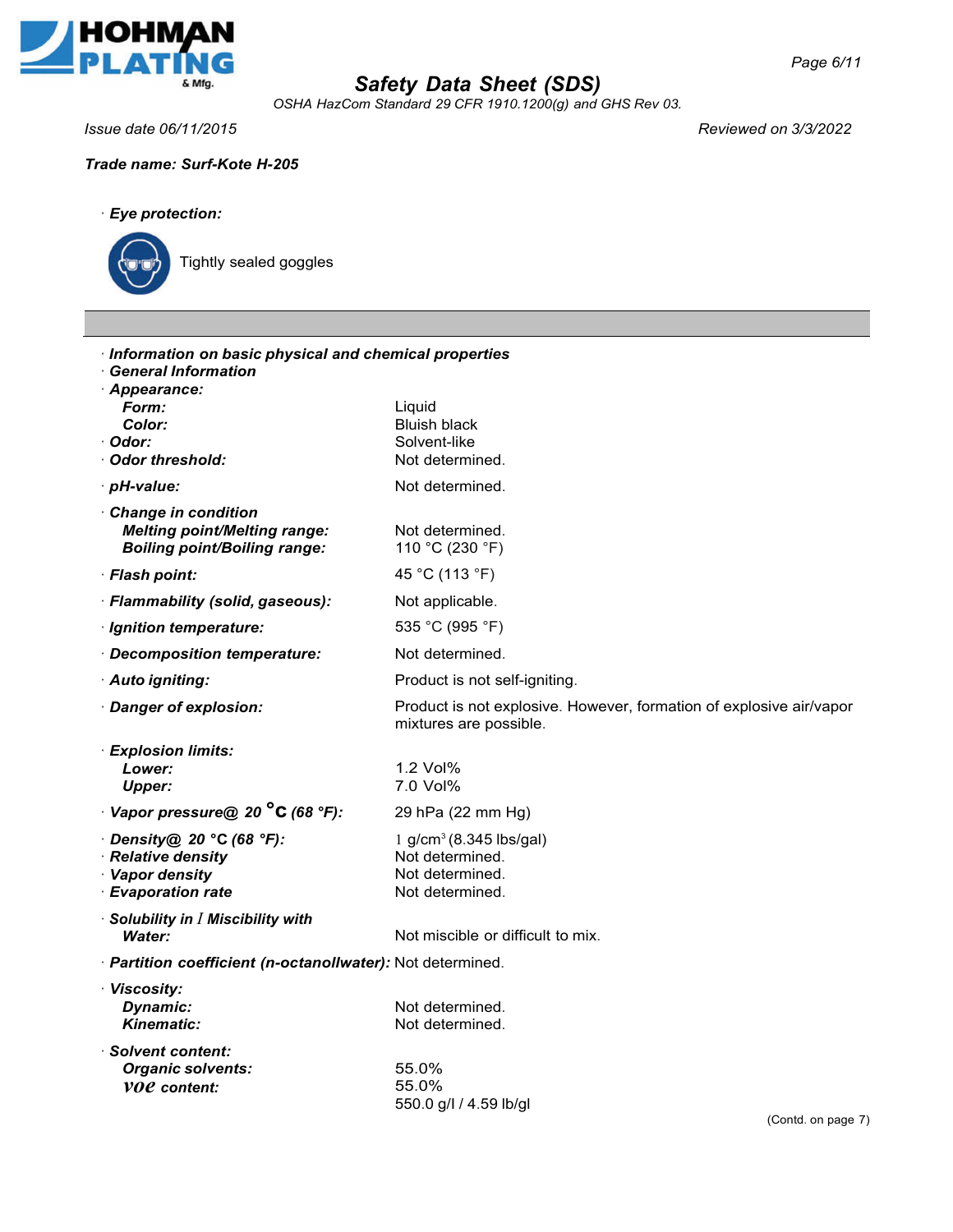

*OSHA HazCom Standard 29 CFR 1910.1200(g) and GHS Rev 03.*

*Issue date 06/11/2015 Reviewed on 3/3/2022*

*Page 7/11*

*Trade name: Surf-Kote H-205*

**Other information No further relevant information available.** 

ꞏ *Reactivity* No further relevant information available.

- ꞏ *Chemical stability* Stable under normal conditions.
- ꞏ *Thermal decomposition I conditions to be avoided:* No decomposition if used according to specifications.
- ꞏ *Possibility of hazardous reactions* No dangerous reactions known.
- ꞏ *Conditions to avoid* Heat, flame and ignition sources.
- ꞏ *Incompatible materials:* Strong oxidizing agents.
- ꞏ *Hazardous decomposition products:* No dangerous decomposition products known.

| · Information on toxicological effects<br>· Acute toxicity:                                                                                                                                                                                                                                                        |
|--------------------------------------------------------------------------------------------------------------------------------------------------------------------------------------------------------------------------------------------------------------------------------------------------------------------|
| LD/LC50 values that are relevant for classification:                                                                                                                                                                                                                                                               |
| 1317-33-5 Molybdenum Disulphide                                                                                                                                                                                                                                                                                    |
| Inhalative $ $ LC50/4 h 12.82 mg/l (rat)                                                                                                                                                                                                                                                                           |
| 108-88-3 Toluene                                                                                                                                                                                                                                                                                                   |
| Oral<br>5000 mg/kg (rat)<br>LD50                                                                                                                                                                                                                                                                                   |
| LD50<br>12124 mg/kg (rabbit)<br>Dermal                                                                                                                                                                                                                                                                             |
| Inhalative LC50/4 h 12.5-28.8 mg/l (rat)                                                                                                                                                                                                                                                                           |
| $\cdot$ on the skin: Irritant to skin and mucous membranes.<br>on the eye: No irritating effect.<br>· Additional toxicological information:<br>The product shows the following dangers according to internally approved calculation methods for<br>preparations:<br>Harmful<br>Irritant<br>Carcinogenic categories |
| · /ARC (International Agency for Research on Cancer)                                                                                                                                                                                                                                                               |
| 108-88-3   Toluene<br>3                                                                                                                                                                                                                                                                                            |
| · NTP (National Toxicology Program)                                                                                                                                                                                                                                                                                |
| None of the ingredients are listed.                                                                                                                                                                                                                                                                                |
| OSHA-Ca (Occupational Safety & Health Administration)                                                                                                                                                                                                                                                              |
| None of the ingredients are listed.                                                                                                                                                                                                                                                                                |

|  | <b>Toxicity</b> |  |
|--|-----------------|--|
|--|-----------------|--|

| · Aquatic toxicity:                              |  |
|--------------------------------------------------|--|
| 108-88-3 Toluene                                 |  |
| EC50110 mg/l (Green algae)                       |  |
| $\sim$ $\sim$ $\sim$ $\sim$ $\sim$ $\sim$ $\sim$ |  |

8.0 mg/I (Water flea)

ꞏ *Persistence and degradability* No further relevant information available.

- ꞏ *Behavior in environmental systems:*
- ꞏ *Bioaccumulative potential* No further relevant information available.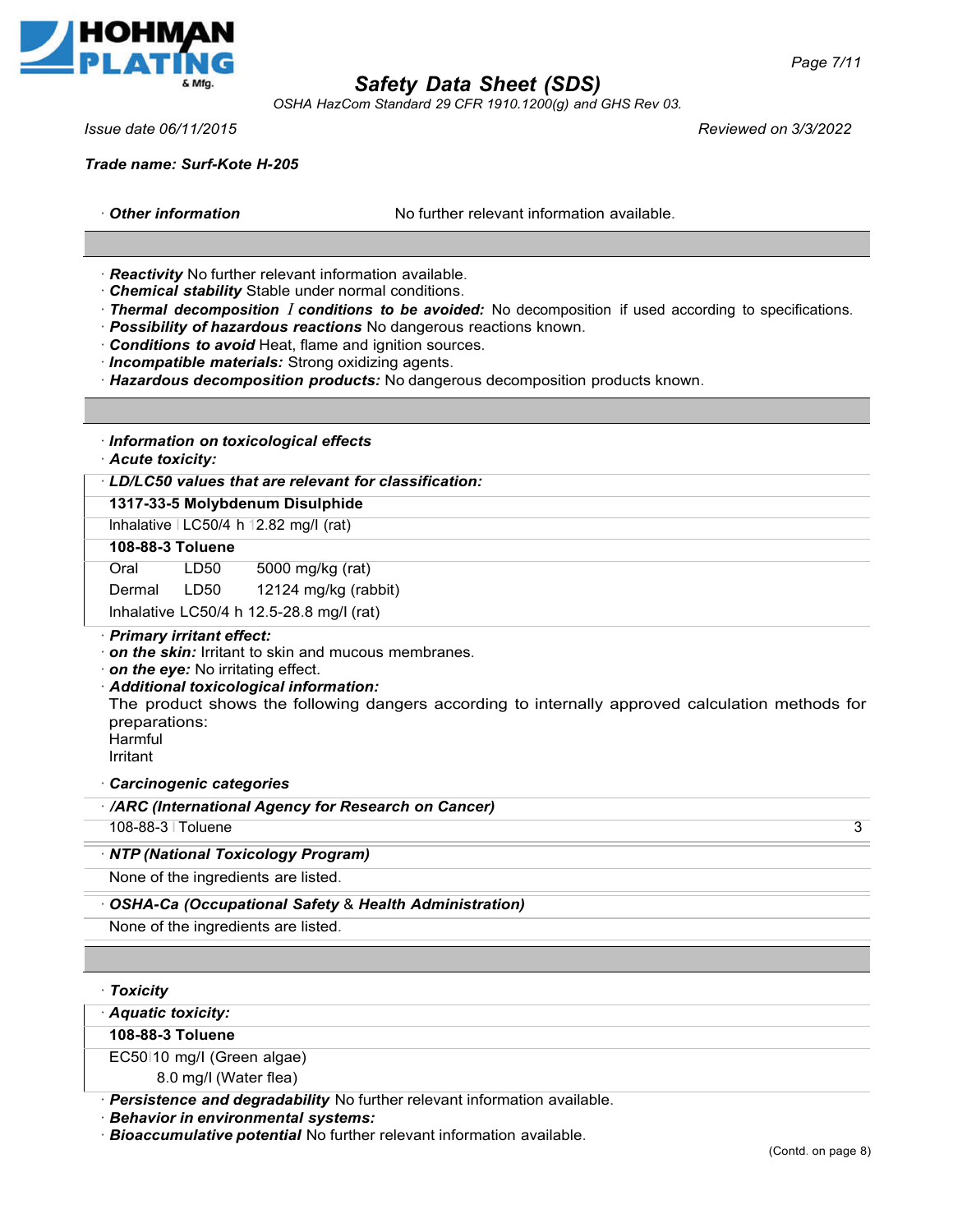

*OSHA HazCom Standard 29 CFR 1910.1200(g) and GHS Rev 03.*

*Issue date 06/11/2015 Reviewed on 3/3/2022*

### *Trade name: Surf-Kote H-205*

- ꞏ *Mobility in soil* No further relevant information available.
- ꞏ *Additional ecological information:*
- ꞏ *General notes:*

Do not allow product to reach ground water, water course or sewage system. Danger to drinking water if even small quantities leak into the ground.

- ꞏ *Results of PBT and vPvB assessment*
- ꞏ *PBT:* Not applicable.

ꞏ *vPvB:* Not applicable.

ꞏ *Other adverse effects* No further relevant information available.

ꞏ *Waste treatment methods*

- ꞏ *Recommendation:* Must not be disposed of together with household garbage. Do not allow product to reach sewage system.
- ꞏ *Uncleaned packagings:*
- ꞏ *Recommendation:* Disposal must be made according to official regulations.
- ꞏ *UN-Number*
- ꞏ *DOT, ADR, IMDG, IATA*
- ꞏ *UN proper shipping name*
- *ꞏDOT*
- *ꞏADR*
- ꞏ *IMDG, IATA*
- ꞏ *Transport hazard class(es)*
- *ꞏDOT*



- ꞏ *Class*
- ꞏ *Label*

*ꞏADR*



- ꞏ *Class*
- ꞏ *Label*
- *ꞏIMDG*



UN1992

Flammable liquids, toxic, n.o.s. (Toluene) UN1992 Flammable liquids, toxic, n.o.s. (Toluene) FLAMMABLE LIQUID, TOXIC, N.O.S. (TOLUENE)

3 Flammable liquids 3, 6.1

3 (FT1) Flammable liquids  $3+6.1$ 

**Class 3 Flammable liquids** 

(Contd. on page 9)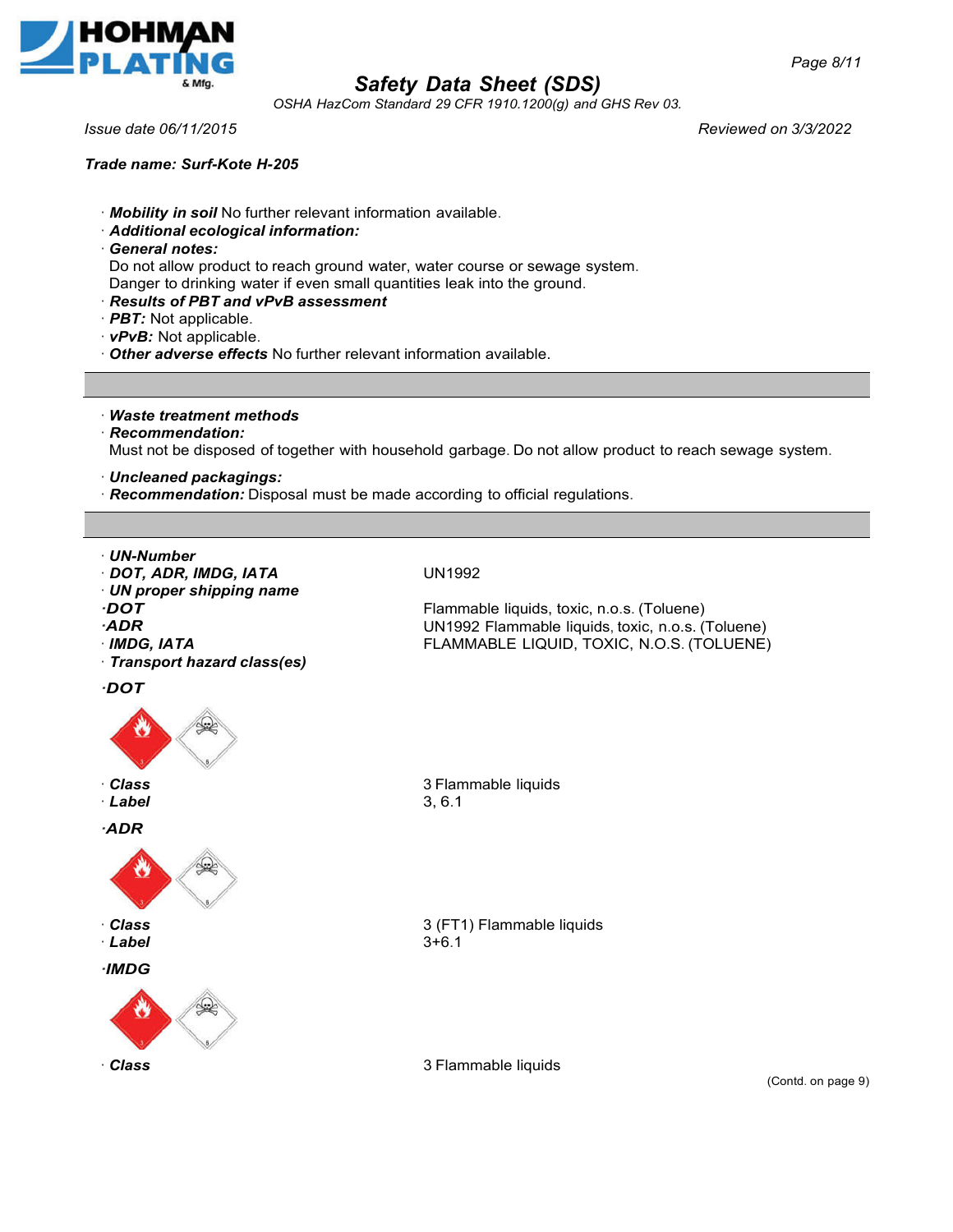

*OSHA HazCom Standard 29 CFR 1910.1200(g) and GHS Rev 03.*

*Issue date 06/11/2015 Reviewed on 3/3/2022*

## *Trade name: Surf-Kote H-205*

| · Label                                     | 3/6.1                                                            |
|---------------------------------------------|------------------------------------------------------------------|
| $·$ IATA                                    |                                                                  |
|                                             |                                                                  |
| <b>Class</b>                                | 3 Flammable liquids                                              |
| Label                                       | 3(6.1)                                                           |
| <b>Packing group</b>                        |                                                                  |
| DOT, ADR, IMDG, IATA                        | Ш                                                                |
| <b>Environmental hazards:</b>               | Not applicable.                                                  |
| <b>Special precautions for user</b>         | Warning: Flammable liquids                                       |
| Danger code (Kemler):<br><b>EMS Number:</b> | 36<br>$F-E$ , S-D                                                |
| Transport in bulk according to Annex II of  |                                                                  |
| <b>MARPOL73nB and the /BC Code</b>          | Not applicable.                                                  |
| Transport/Additional information:           |                                                                  |
| ·DOT                                        |                                                                  |
| <b>Quantity limitations</b>                 | On passenger aircraft/rail: 60 L                                 |
|                                             | On cargo aircraft only: 220 L                                    |
| $-ADR$                                      |                                                                  |
| <b>Excepted quantities (EQ)</b>             | Code: E1                                                         |
|                                             | Maximum net quantity per inner packaging: 30 ml                  |
|                                             | Maximum net quantity per outer packaging: 1000 ml                |
| ·IMDG                                       |                                                                  |
| · Limited quantities (LQ)                   | 5L                                                               |
| <b>Excepted quantities (EQ)</b>             | Code: E1                                                         |
|                                             | Maximum net quantity per inner packaging: 30 ml                  |
|                                             | Maximum net quantity per outer packaging: 1000 ml                |
| <b>UN nModel Regulationn:</b>               | UN1992, Flammable liquids, toxic, n.o.s. (Toluene), 3 (6.1), Ill |
|                                             |                                                                  |

ꞏ *Safety, health and environmental regulations/legislation specific for the substance or mixture* ꞏ *Sara*

| · Section 355 (extremely hazardous substances):             |  |
|-------------------------------------------------------------|--|
| None of the ingredients are listed.                         |  |
| Section 313 (Specific toxic chemical listings):             |  |
| 108-88-3   Toluene                                          |  |
| · TSCA (Toxic Substances Control Act):                      |  |
| All ingredients are listed.                                 |  |
| California Proposition 65                                   |  |
| Chemicals known to cause cancer:                            |  |
| None of the ingredients are listed.                         |  |
| Chemicals known to cause reproductive toxicity for females: |  |
| 108-88-3   Toluene                                          |  |
|                                                             |  |

(Contd. on page 10)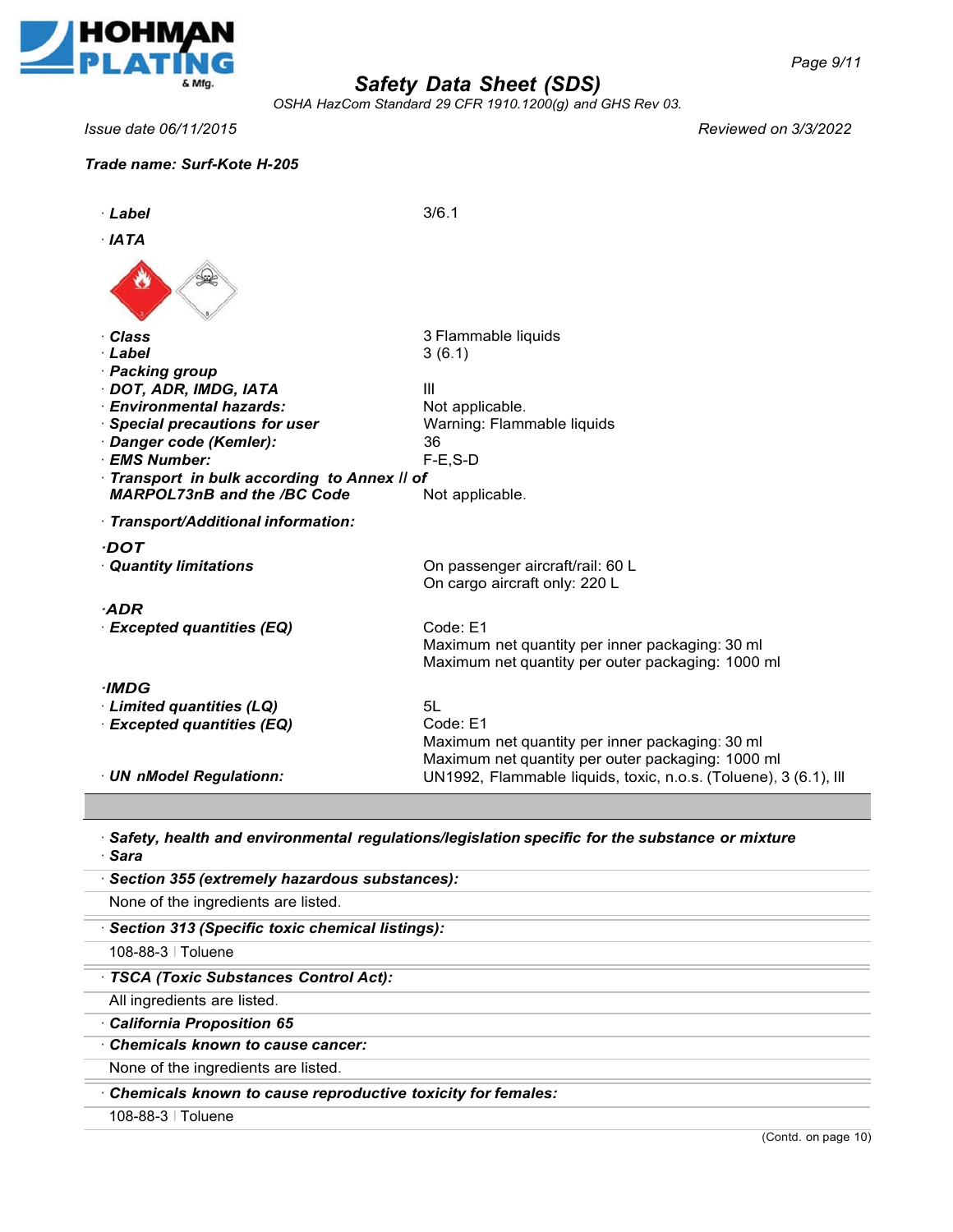

*OSHA HazCom Standard 29 CFR 1910.1200(g) and GHS Rev 03.*

*Page 10/11*

*Issue date 06/11/2015 Reviewed on 3/3/2022*

*Trade name: Surf-Kote H-205*

ꞏ *Chemicals known to cause reproductive toxicity for males:*

None of the ingredients are listed.

ꞏ *Chemicals known to cause developmental toxicity:*

108-88-3 I Toluene

ꞏ *Carcinogenic categories*

ꞏ *EPA (Environmental Protection Agency)*

108-88-31Toluene

ꞏ *TLV (Threshold Limit Value established by ACGIH)*

108-88-3 I Toluene A4

### ꞏ *NIOSH-Ca (National Institute for Occupational Safety and Health)*

None of the ingredients are listed.

#### ꞏ *GHS label elements*

The product is classified and labeled according to the Globally Harmonized System (GHS).

ꞏ *Hazard pictograms*



ꞏ *Signal word* Danger

ꞏ *Hazard-determining components of labeling:*

Molybdenum Disulphide

**Toluene** 

ꞏ *Hazard statements* 

Flammable liquid and vapor.

Harmful if inhaled.

Causes skin irritation.

Suspected of damaging fertility or the unborn child.

May cause drowsiness or dizziness.

May cause damage to organs through prolonged or repeated exposure.

May be fatal if swallowed and enters airways.

ꞏ *Precautionary statements*

Keep away from heat/sparks/open flames/hot surfaces. - No smoking.

Use explosion-proof electrical/ventilating/lighting/equipment.

Do not breathe dust/fume/gas/mist/vapors/spray.

Avoid breathing dust/fume/gas/mist/vapors/spray.

Use only outdoors or in a well-ventilated area.

Wear protective gloves / eye protection / face protection.

Wear protective gloves.

Ground/bond container and receiving equipment.

Use only non-sparking tools.

Take precautionary measures against static discharge.

Wash thoroughly after handling.

Obtain special instructions before use.

Do not handle until all safety precautions have been read and understood.

If swallowed: Immediately call a poison center/doctor.

IF ON SKIN (or hair): Remove/Take off immediately all contaminated clothing. Rinse skin with water/shower. Specific treatment (see supplementary first aid instructions on this Safety Data Sheet).